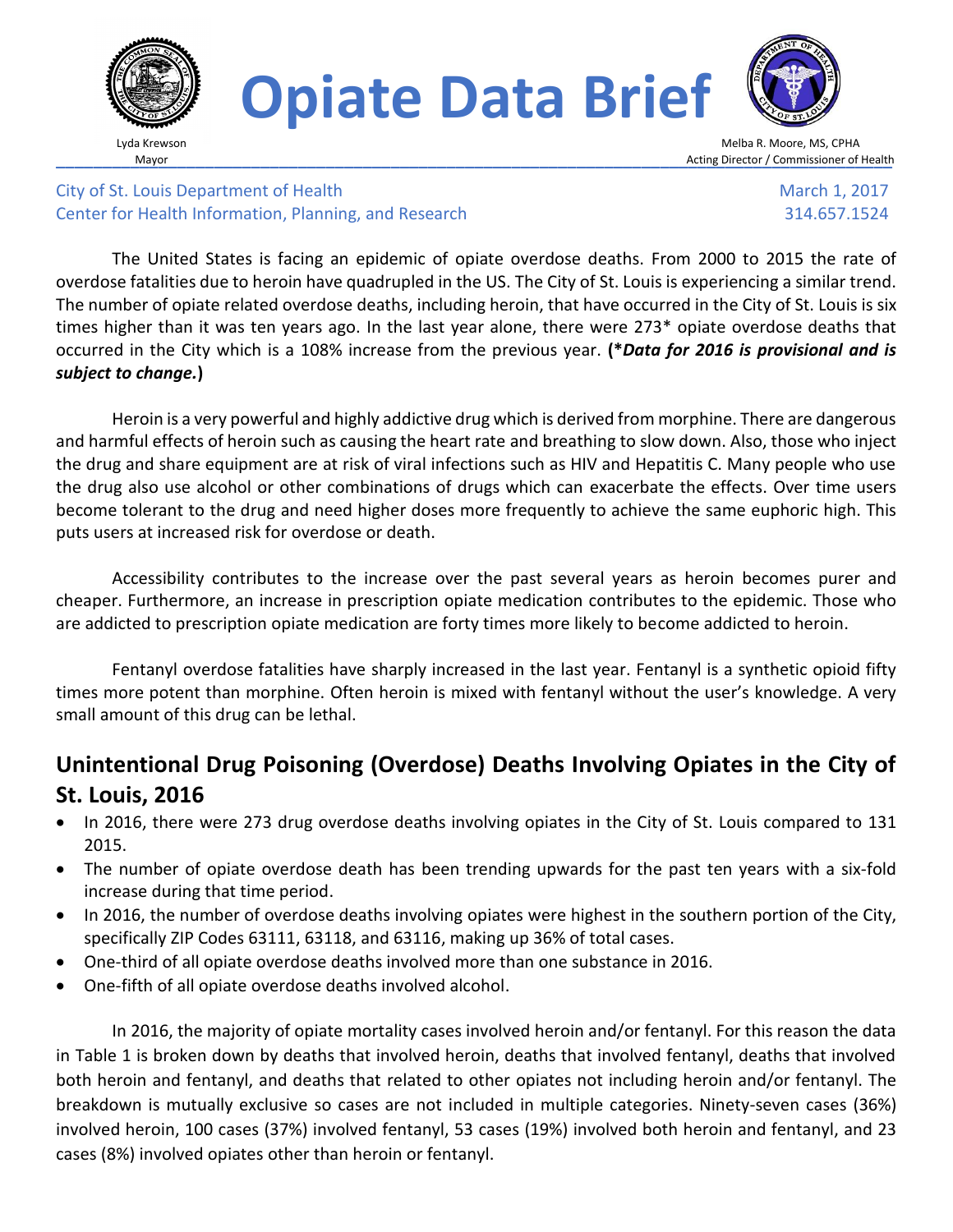## **Table 1: Number and percent of opiate overdose deaths, City of St. Louis, 2016**

|                        | <b>Total (All</b><br><b>Opiates</b> ) |     | <b>Heroin</b>  |     | Fentanyl     |     | <b>Heroin &amp;</b><br>Fentanyl |     | <b>Other</b><br><b>Opiate</b> |     |
|------------------------|---------------------------------------|-----|----------------|-----|--------------|-----|---------------------------------|-----|-------------------------------|-----|
|                        | $n =$                                 | %   | $n =$          | %   | $n =$        | %   | $n =$                           | %   | $n =$                         | %   |
| <b>Number of Cases</b> | 273                                   |     | 97             |     | 100          |     | 53                              |     | 23                            |     |
| Gender                 |                                       |     |                |     |              |     |                                 |     |                               |     |
| Male                   | 197                                   | 72% | 72             | 74% | 69           | 6%  | 39                              | 73% | 17                            | 74% |
| Female                 | 76                                    | 28% | 25             | 26% | 31           | 31% | 14                              | 27% | 6                             | 26% |
| <b>Average Age</b>     | 41                                    |     | 41             |     | 41           |     | 41                              |     | 38                            |     |
| < 18 years             | $\overline{2}$                        | 1%  | $\mathbf 0$    | 0%  | $\mathbf{0}$ | 0%  | $\mathbf 0$                     | 0%  | $\overline{2}$                | 9%  |
| 18 to 25               | 22                                    | 8%  | 7              | 7%  | 10           | 10% | 2                               | 4%  | 3                             | 13% |
| 26 to 45               | 155                                   | 57% | 57             | 59% | 60           | 60% | 29                              | 55% | 9                             | 39% |
| 46 to 65               | 85                                    | 31% | 31             | 32% | 27           | 27% | 19                              | 35% | 9                             | 39% |
| > 65 years             | 9                                     | 3%  | $\overline{2}$ | 2%  | 3            | 3%  | 3                               | 6%  | 0                             | 0%  |
| Race                   |                                       |     |                |     |              |     |                                 |     |                               |     |
| Asian                  | $\mathbf{1}$                          | 0%  | $\mathbf{1}$   | 1%  | $\mathbf{0}$ | 0%  | $\mathbf 0$                     | 0%  | $\overline{0}$                | 0%  |
| <b>Black</b>           | 131                                   | 48% | 41             | 42% | 54           | 54% | 30                              | 57% | 6                             | 26% |
| White                  | 141                                   | 52% | 55             | 57% | 46           | 46% | 23                              | 43% | 17                            | 74% |
| <b>Using alcohol</b>   | 53                                    | 20% | 21             | 22% | 21           | 21% | 6                               | 12% | 5                             | 22% |
| Using another drug*    | 87                                    | 32% | 17             | 18% | 9            | 9%  | 3                               | 6%  | 8                             | 35% |

\*Other drugs include but are not limited to, oxycodone, hydrocodone, cocaine and other opiates or drugs (not listed in any particular order).

## **City of St. Louis Response to the Opiate Epidemic**

**The Department of Health is working towards reducing exposure to opioids and preventing abuse through the Prescription Drug Monitoring Program.** 

Missouri is the only state that does not have a statewide Prescription Drug Monitoring Program (PDMP). The City of St. Louis will be participating in a Regional Prescription Drug Monitoring Program which will launch in April, 2017. This program will track prescribing and dispensing of controlled prescription drugs to help identify patients who are at risk of developing addiction. The program can help address prescription drug diversion and abuse and serves as an "early warning system" for drug abuse.

### **The Department of Health is advocating for increase access to Narcan to prevent death.**

Naloxone Hydrochloride (Narcan) can be used to treat opioid overdoses and help prevent death. The City has expanded access and use of Narcan to EMS, ambulances, and firetrucks. Additionally, licensed pharmacists are now allowed to dispense Narcan under the supervision of a physician. Accessibility to this life saving drug can help prevent death from opioid overdose.

### **The Department of Health is also:**

- Partnering with the National Council on Alcoholism and Drug Abuse (NCADA) to educate residents on the health risks and possible signs of heroin use.
- Developing maps to identify "hot spots" for heroin overdose deaths.
- Including the reduction of substance abuse in its Community Health Improvement Plan and building partnerships with engaged stakeholders.